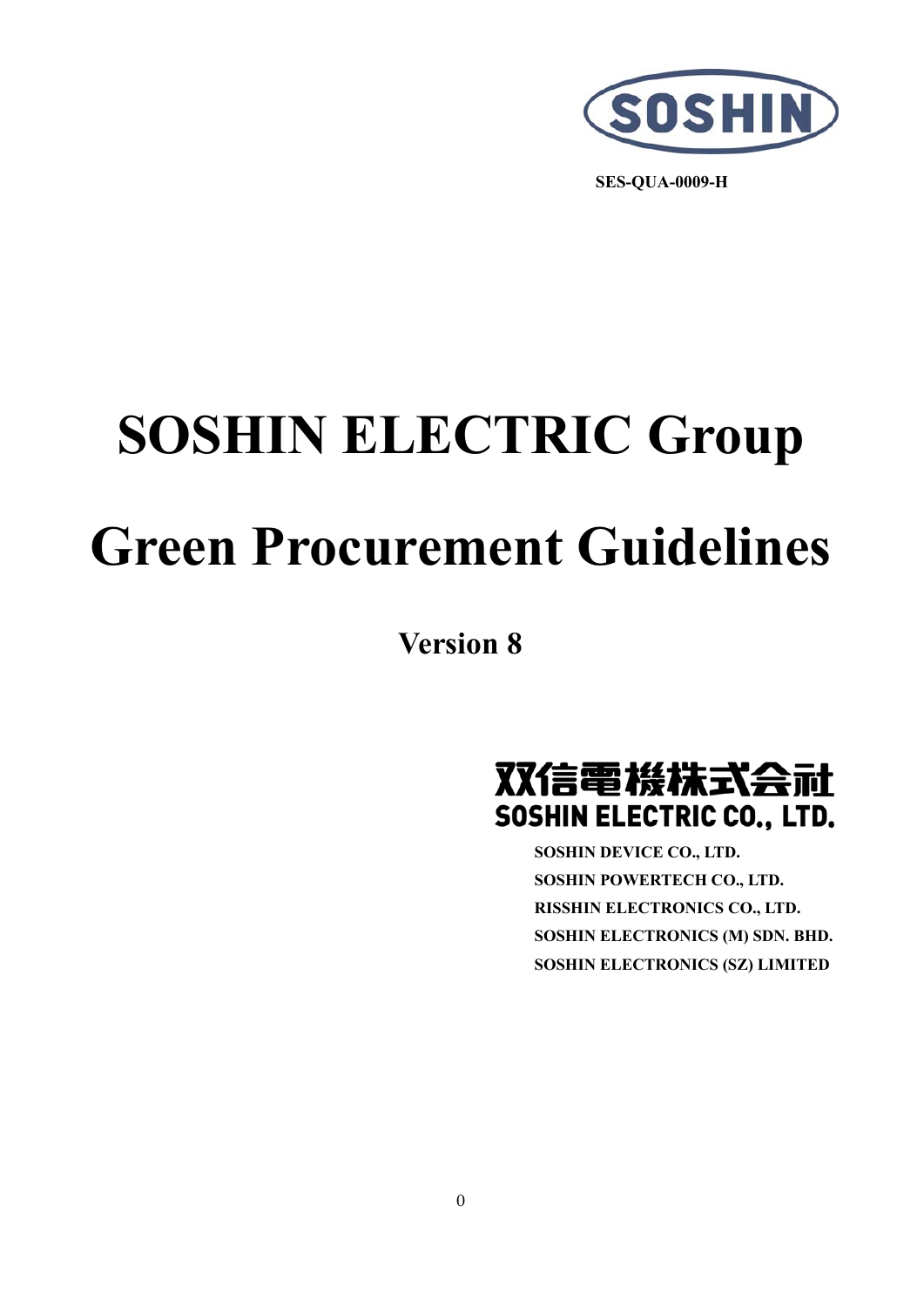[Contents]

Introduction

| 1. Revision History                                             | 3  |
|-----------------------------------------------------------------|----|
| 2. Environmental Activities of the SOSHIN ELECTRONICS Group     | 4  |
| 3. Green Procurement Objectives of the SOSHIN ELECTRIC Group    | 4  |
| 4. Scope of Application of Green Procurement                    | 5  |
| 5. Start of Application                                         | 5  |
| 6. Environmentally Controlled Substances                        | 6  |
| (1) Categories of Environmentally Controlled Substances,        |    |
| List of Environmentally Controlled Substances                   | 6  |
| (2) Definition of Terms                                         | 6  |
| 7. Requests for Business Partners                               | 7  |
| (1) Management System for Environmentally Controlled Substances | 7  |
| (2) Supplier, Contractor Management                             | 8  |
| (3) Activities to Determine and Reduce $CO2$ Emissions          | 8  |
| (4) Promotion of Water Risk Management                          | 8  |
| (5) Biodiversity Conservation Initiatives                       | 8  |
| (6) Contained Chemical Substances Investigations                | 8  |
| 8. Inquiries                                                    | 10 |
|                                                                 |    |

[Appendix: SOSHIN ELECTRIC Group List of Environmentally Controlled Substances]

## **Introduction**

The SOSHIN ELECTRIC Group considers the conservation of the global environment as one of the most important issues facing management, and we have striven to make continued efforts to improve the environment through the development, design, manufacturing, and sale of our products, and other corporate activities. The recent surge in social interest in environmental issues, coupled with the strengthening of environmental regulations in the EU and other countries, have raised the bar for the social responsibility considerations required of companies as they conduct their corporate activities.

The SOSHIN ELECTRIC Group views green procurement as a key role for companies to fulfill, and has revised its Green Procurement Guidelines to reduce the impact of its materials procurement on the environment.

Looking ahead, the SOSHIN ELECTRIC Group will comply with laws and regulations based on its Green Procurement Guidelines, and will work to procure materials (parts, secondary materials, packaging materials, etc.) with limited environmental impact from business partners that actively promoted environmental load reduction activities. Further, with the requirement to establish an environmental management system, implement  $CO<sub>2</sub>$ reduction activities, measures that address the drain on water and other resources, and initiatives that tackle biodiversity and conflict minerals, we ask our business partners to likewise actively implement measures to address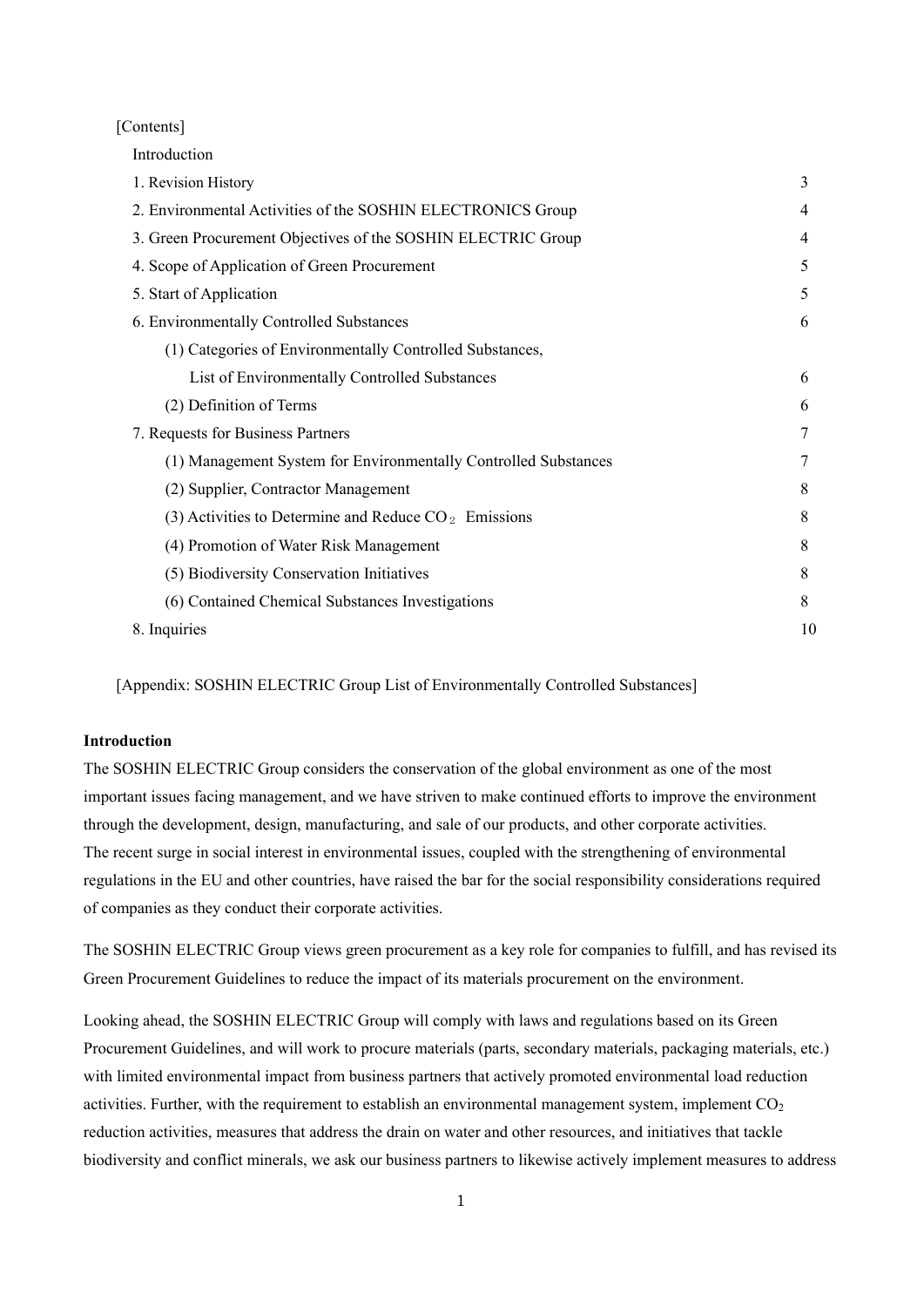these issues.

This cannot be achieved without the understanding and the promotion of similar initiatives by our business partners. We humbly ask for your cooperation and support in this matter.

# SOSHIN ELECTRIC CO., LTD.

Manufacturing Innovation Headquarters Procurement Department Quality Assurance Headquarters Environmental Management Department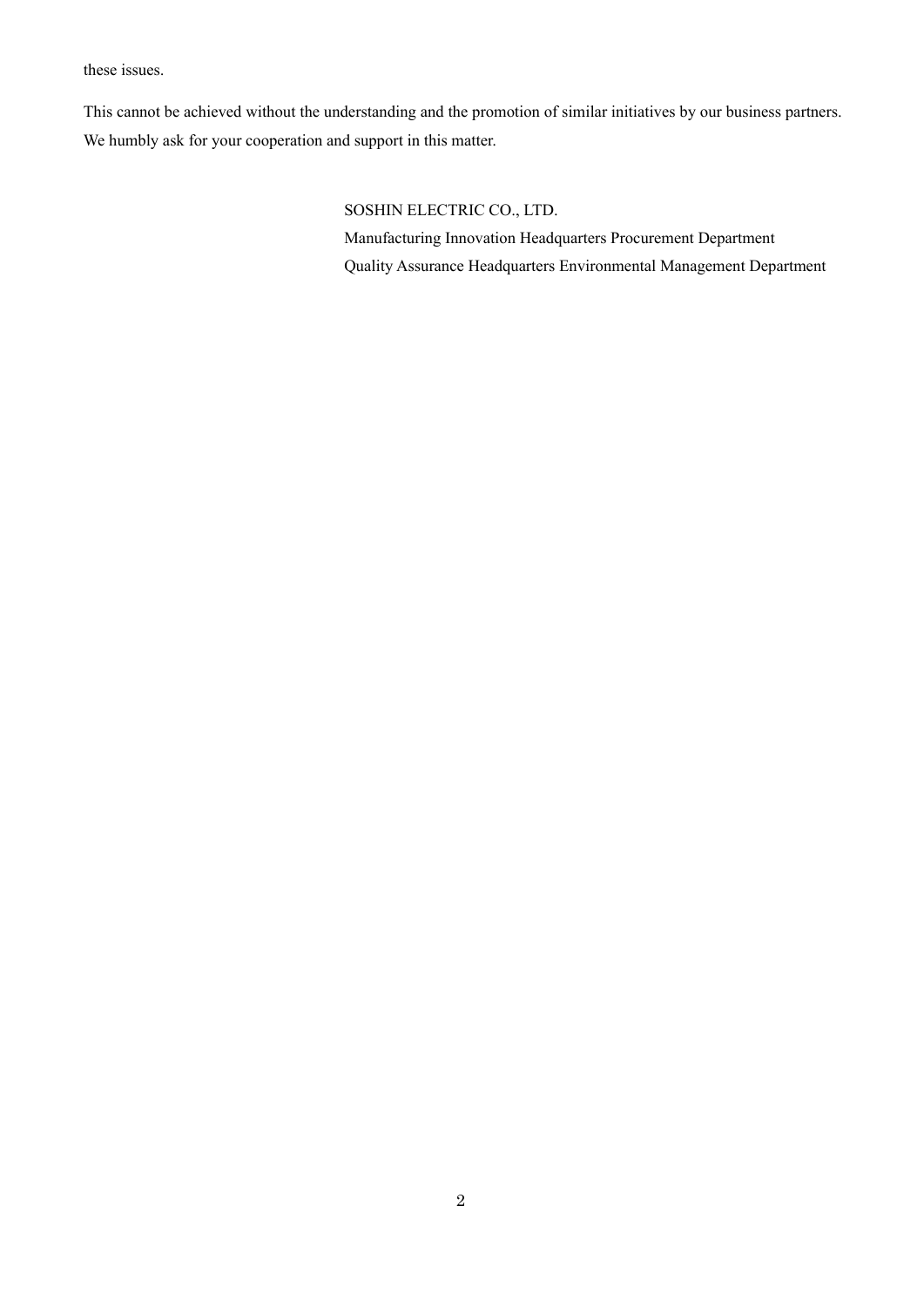# **1. Revision History**

| Version 1 May 21, 2004       |                                                                                                                                                                                                         |
|------------------------------|---------------------------------------------------------------------------------------------------------------------------------------------------------------------------------------------------------|
| Version 2 September 19, 2006 |                                                                                                                                                                                                         |
|                              | Main changes: Changed the list of chemical substances under investigation from JGPSSI Ver.2 to<br>the JIG-compatible Ver. 3.                                                                            |
| Version 3 January 13, 2010   |                                                                                                                                                                                                         |
|                              | Main changes: Changed the list of chemical substances under investigation to JIG-101 ED2.0 Ver.<br>4.                                                                                                   |
|                              | Adopted JAMP AIS, MSDSplus to comply with REACH Regulations.                                                                                                                                            |
| Version 4 January 1, 2012    |                                                                                                                                                                                                         |
|                              | Main changes: Changed the list of chemical substances under investigation to JIG-101 ED4.0.<br>Added dibutyltin compounds (DBT) and dioctyltin compounds (DOT) to the list of<br>prohibited substances. |
|                              | Adopted JIG-201 Ed1.0 for substances prohibited for use in packaging.                                                                                                                                   |
| Version 5 December 1, 2013   | Main changes: Changed the List of Environmentally Controlled Substances to Appendix [SOSHIN                                                                                                             |
|                              | ELECTRIC Group List of Environmentally Controlled Substances].<br>Changed the list of chemical substances under investigation from JIG-101 to the                                                       |
|                              | JAMP list of controlled substances.                                                                                                                                                                     |
|                              | Changed the processing method for analysis data on prohibited substances to the<br>IEC62321 standard.                                                                                                   |
| Version 6 April 1, 2016      |                                                                                                                                                                                                         |
|                              | Main changes: Removed batteries and substances prohibited from use in batteries, and removed<br>article SDS (MSDS) requirements.                                                                        |
|                              | Revised the Appendix [SOSHIN ELECTRIC Group List of Environmentally<br>Controlled Substances].                                                                                                          |
| Version 7 September 1, 2018  |                                                                                                                                                                                                         |
|                              | Main changes:chemSHERPA-AI was AIS.                                                                                                                                                                     |
|                              | chemSHERPA-CI was MSDSplus.                                                                                                                                                                             |
|                              | For analysis data of substances restricted or prohibited by law                                                                                                                                         |
|                              | in the survey documents table, analysis data of 4 heavy metals                                                                                                                                          |
|                              | are made sufficient for metal and ceramic products.                                                                                                                                                     |
|                              | Three items of 3) Investigation into and reduction activities of                                                                                                                                        |
|                              | $CO2$ emission amount, 4) Enhanced implementation of water                                                                                                                                              |
|                              | risk control, and (5) Efforts for preservation of biodiversity                                                                                                                                          |
|                              | were added to 6. Request to Suppliers.                                                                                                                                                                  |
|                              |                                                                                                                                                                                                         |
| Version 8 September 30, 2021 |                                                                                                                                                                                                         |
|                              | Main changes: Added control symbols                                                                                                                                                                     |
|                              | Moved revisions to item 1                                                                                                                                                                               |
|                              | Added chemSHERPA controlled substances to term definitions<br>Changed the investigation data format                                                                                                     |
|                              | Changed the investigation documents                                                                                                                                                                     |
|                              | Corrected the expression used for environmental data submissions conditions,                                                                                                                            |
|                              | added "when procuring supplies for the first time in a while"                                                                                                                                           |
|                              | Changed JAMA sheet to JAPIA sheet                                                                                                                                                                       |
|                              | Added the supplier form to warranty instructions<br>Added note on FMD: Full Material Declarations                                                                                                       |
|                              | Added sample photos to high-precision analysis data                                                                                                                                                     |
|                              | Changed the point of contact from the Environmental Control Office to the                                                                                                                               |
|                              | <b>Environmental Control Department</b>                                                                                                                                                                 |
|                              | Revised the Appendix [SOSHIN ELECTRIC Group List of Environmentally<br>Controlled Substances].                                                                                                          |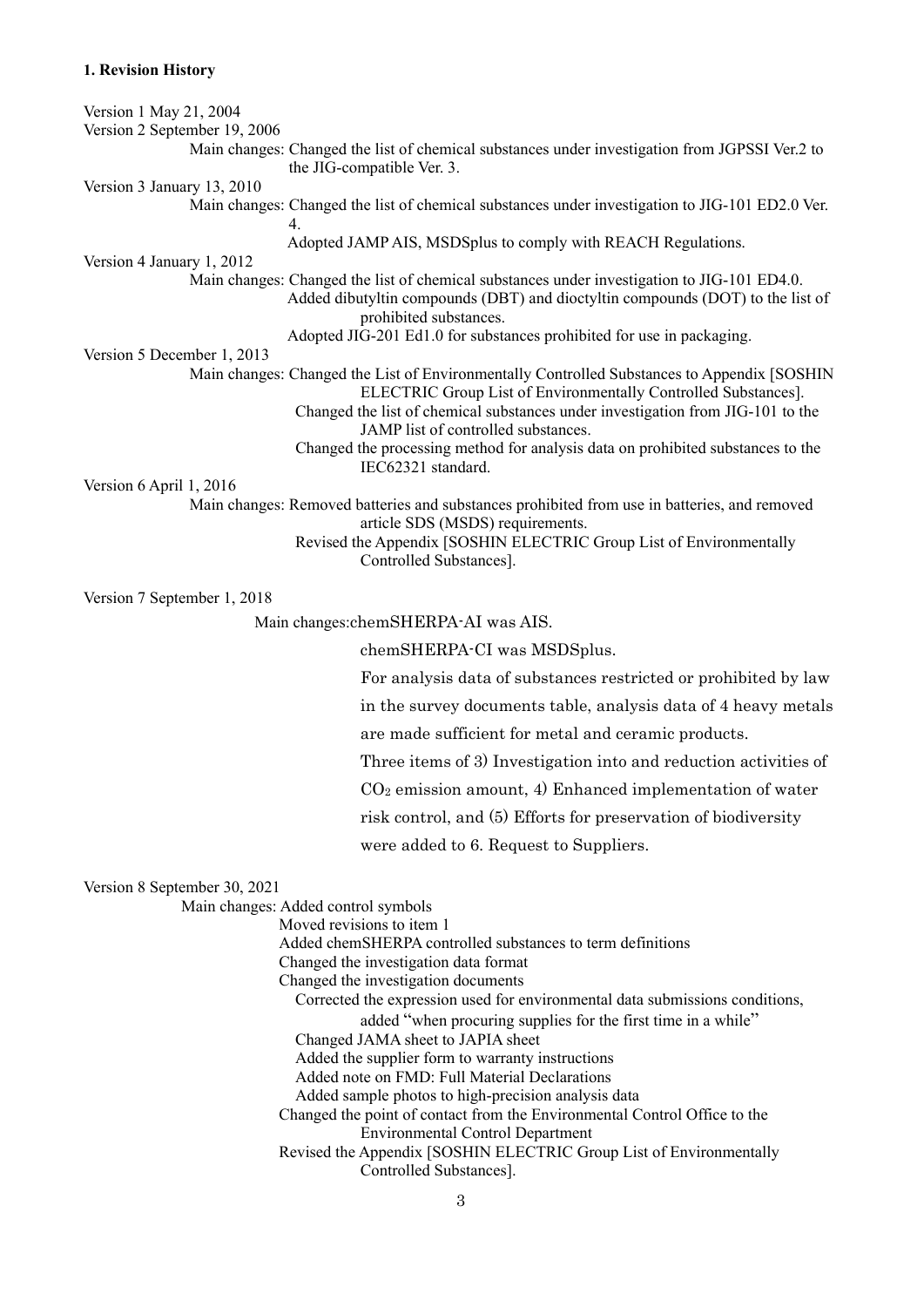## **2. Environmental Activities of the SOSHIN ELECTRONICS Group**

Management philosophy

#### **SOSHIN WAY - Connecting people with the future through communication**

We are committed to protecting the harmony between people and the earth through a cycle of mutual trust toward the "realization of a society where we can co-exist with the environment."

Each and every employee actively works on their own accord to reduce greenhouse gas emissions in an aim to achieve zero emissions in order to establish a SOSHIN ELECTRIC Group oriented toward acquiring green parts to leave a smaller, more environmentally-friendly footprint.

(Excerpt from the section on the environment)

Environmental policy

- Observance of laws, agreements, and arrangements established with customers, and of self-defined standards
- Definition of environmental targets with local communities in an organized and continual manner to reduce environmental loads together
- Development, designing, manufacturing, and marketing of eco-friendly products
- Exercising and monitoring efforts to prevent environmental pollution
- Promoting education and awareness-raising activities for employees and those involved in the business activities of the SOSHIN ELECTRIC Group to establish a higher level of conscious toward their roles and responsibilities.

## **3. Green Procurement Objectives of the SOSHIN ELECTRIC Group**

We aim to provide our customers with environmentally-friendly products by designing and developing products with a low environmental impact through the promotion of Green Procurement.

As part of these efforts, we promote prioritizing the procurement of materials and parts with a low environmental impact from suppliers involved in environmental conservation. These Guidelines outline the SOSHIN ELECTRIC Group's basic approach to Green Procurement, and details the specific requirements we ask of our supplier partners.

The SOSHIN ELECTRIC Group shares issues concerning environmental conservation activities with our suppliers while implementing these activities alongside our partners in the spirit of mutual cooperation based on these Guidelines. As such, we will prioritize the use of products and services from suppliers that engage in business activities with a greater awareness of their impact on the environment.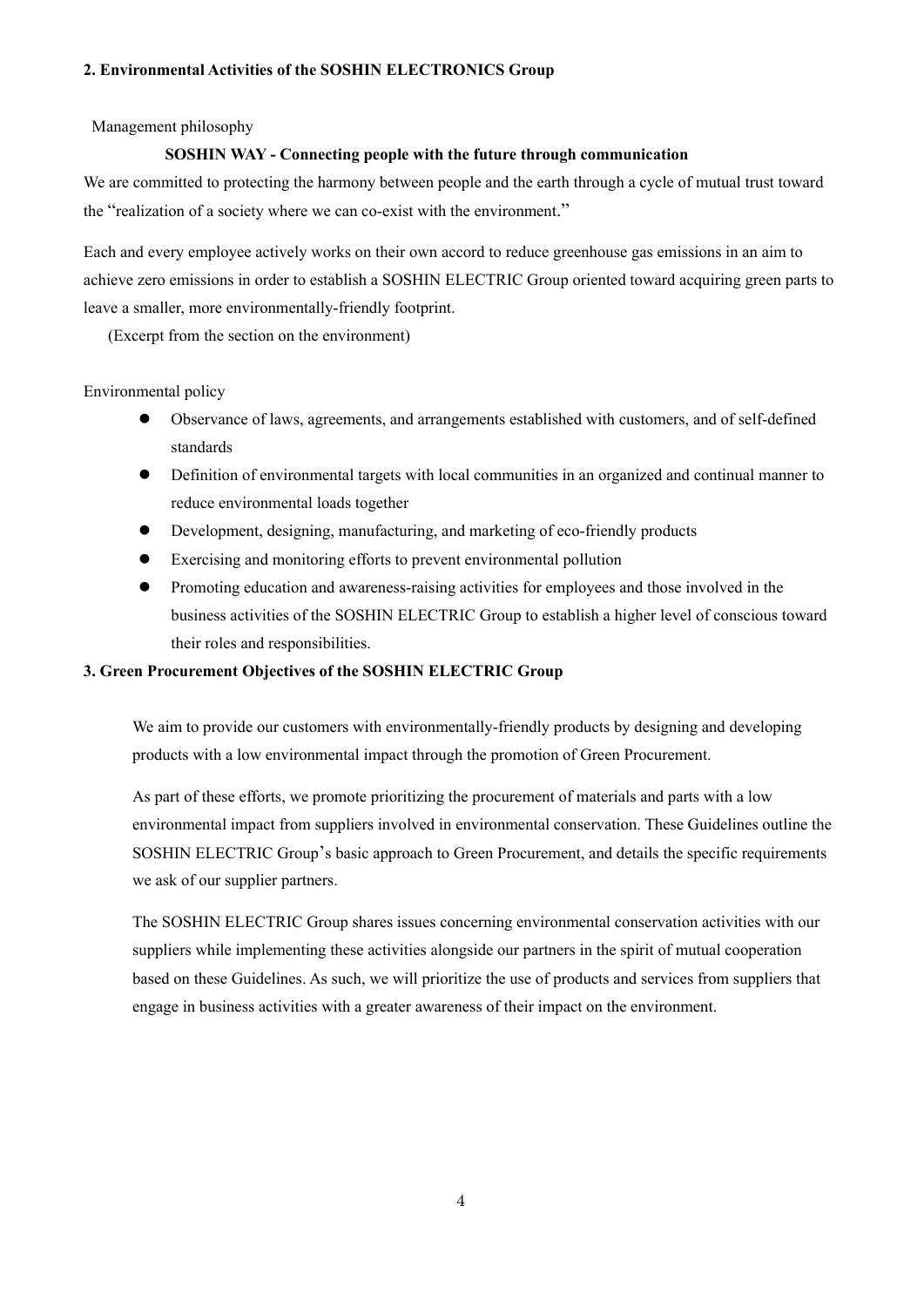## **4. Scope of Application of Green Procurement**

- (1) Parts (electrical and mechanical parts, semiconductor devices, PWBs, wires, metal cases, screws, plated goods, and molded plastics)
- (2) Secondary materials used in products (coating material, adhesives, solders, pastes, plastic materials, and materials used for ceramics), other materials.
- (3) Packaging materials (trays, reels, bags, cushions, cartons, tapes, labels, printing ink, and other materials).
- \* Facilities, tools, dies, molds and other tools for which there is no possibility of being contained in products are exempt.

# **5. Start of Application**

These Guidelines will take effect on October 30, 2021.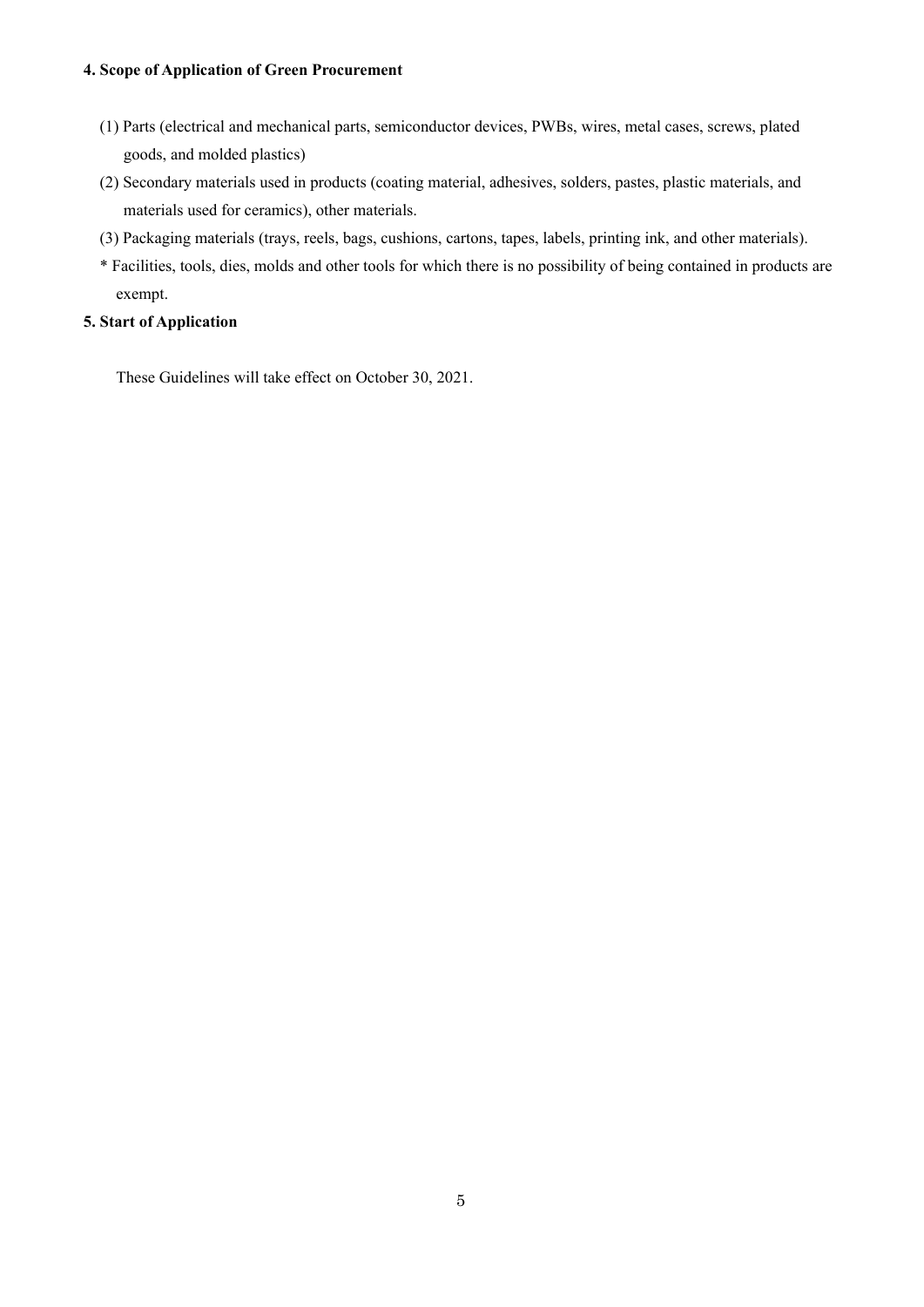#### **6. Environmentally Controlled Substances**

- (1) Categories of environmentally controlled substances, and list of environmentally controlled substances Environmentally controlled substances are classified as substances prohibited for use, controlled substances, and substances not to be contained in packing/packaging materials.
	- See the Appendix [SOSHIN ELECTRIC Group List of Environmentally Controlled Substances] for details.
- (2) Definition of terms
	- Substances prohibited for use: Chemical substances prohibited under the scope of application of Green Procurement.
	- Controlled substances: Chemical substances whose use, and amount of use, must be maintained to within the scope of application of Green Procurement.
	- Substances not to be contained in packing/packaging materials: Applicable to packing/packaging materials used within the scope of application of Green Procurement.
	- Homogeneous materials: Materials that cannot be separated into different materials by mechanical means. Here, homogeneous is used to mean "uniform in composition throughout."
	- Intentionally added: This refers to the intentional use of a substance in the formulation of a product where its continued presence is desirable in order to provide a specific characteristic, appearance, or quality.
	- Threshold level: Concentration levels which define the limit above (or equal to) which the presence of a substance in a product shall be declared based on the requirement of these Guidelines. Numerical threshold levels are provided as a percentage of the weight (%) and parts per million (ppm). 1000 ppm converts to 0.1%.
	- IEC62474:

One of the standards published by the International Electrotechnical Commission (IEC). This document serves as a successor to the JIG-101 (Material Composition Declaration Guide for Electrotechnical Products), and specifies material declarations related to products and the electricity/electrical industry.

- chemSHERPA:

A scheme for communicating information on chemical substances in products developed under the supervision of the Ministry of Economy, Trade and Industry. This scheme is currently managed by JAMP (Joint Article Management Promotion-consortium).

- chemSHERPA-AI: A format for the transfer of information on molded goods

Composition information: Content rate (amount) of chemical substances contained in products, parts, and materials

Compliance information: Determines whether products contain substances subject to specific legal regulations and industry standards.

- chemSHERPA-CI: A format for the transfer of information on chemicals

Composition information: Content rate (amount) of chemical substances contained in products, parts, and materials

- chemSHERPA controlled substance:

List of substances regulated by the laws and regulations of the following countries. chemSHERPA determines whether products contain controlled substances based on this list.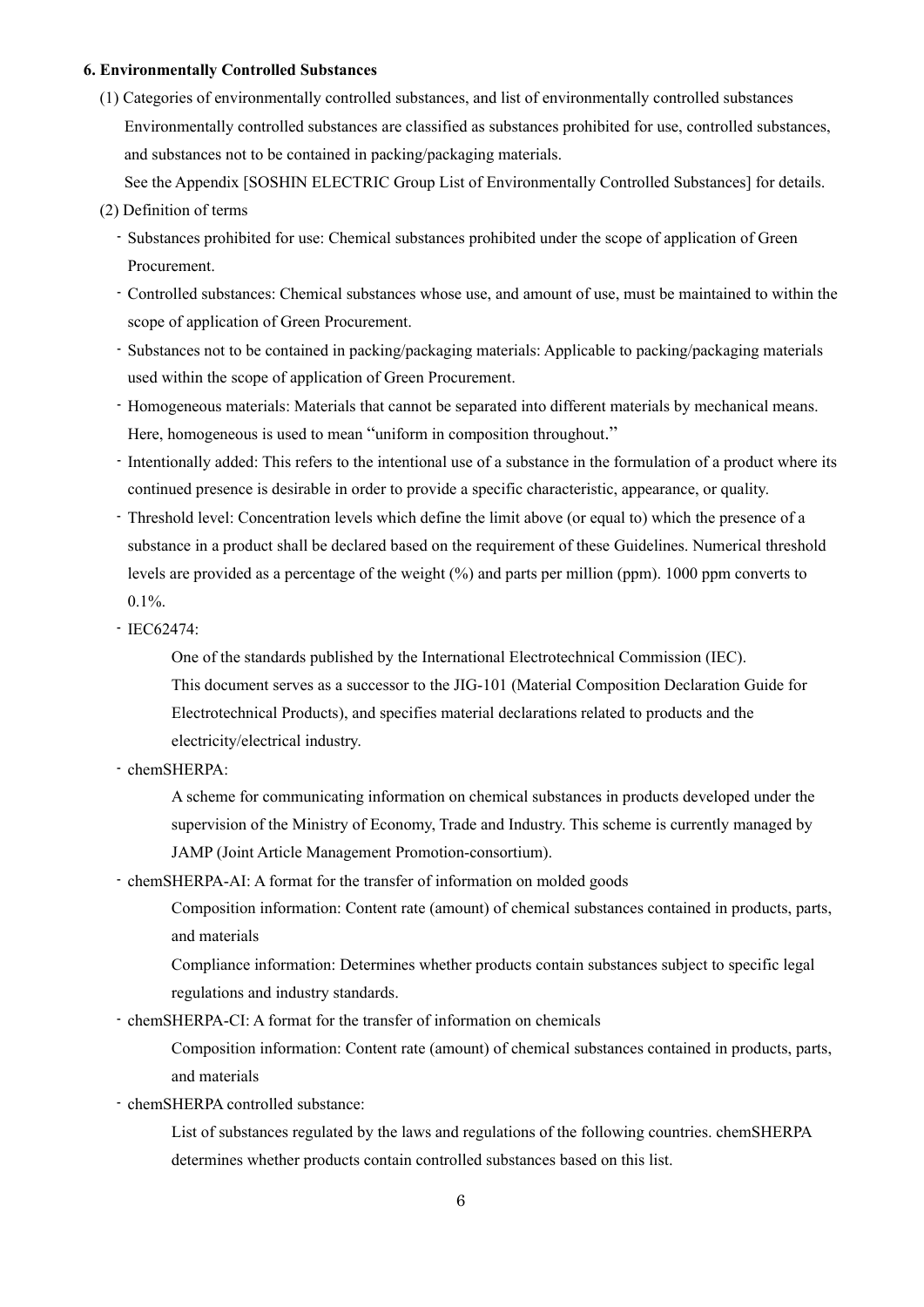Japan: Act on the Evaluation of Chemical Substances and Regulation of Their Manufacture, etc. - Class I Specified Chemical Substances U.S.: Prohibited or restricted substances under the Toxic Substances Control Act (Article 6) EU: ELV Directive EU: RoHS Directive - Annex II EU: Convention on POPs - Annex I EU: REAH Regulations - Candidate List of Authorization (candidate substances subject to approval) and Annex XVII (substances subject to approval) EU: REACH Regulations - Annex XVII (restricted substances) EU: Medical Devices Regulation (MDR) - Annex I 10.4 Chemical Substances Global Automotive Declarable Substance List (GADSL) IEC62474DB Declarable substance groups and declarable substances

- JAPIA Standard Material Datasheet (hereafter, JAPIA Datasheet):

Format provided by JAPIA (Japan Auto Parts Industries Association) for inspecting chemical substances contained in parts and materials.

### **7. Requests for Business Partners**

(1) Management system for environmentally controlled substances

1) Request for cooperation concerning supplier environmental evaluations

SOSHIN ELECTRIC performs evaluations of the supplier's management system before commencing business and periodically thereafter.

To better understand your management system, please fill out and send back the check list we will send you.

If an on-site inspection is deemed necessary, please assist our inspection team with the inspection.

2) Control of environmentally controlled substances

We request that all goods delivered to us are in compliance with the relevant laws and regulations, and that all substances contained within said goods is understood and controlled in accordance with the Appendix [SOSHIN ELECTRIC Group List of Environmentally Controlled Substances].

In addition, even with regard to catalog items, we ask suppliers to contact us in advance with information on substances included in information on controlled substances provided at the time of initial negotiations, and information on sub-contracting suppliers, that may potentially come into conflict with the list of controlled substances due to revisions to laws and regulations.

3) Prevention of mixture and contamination of environmentally controlled substances

We ask that environmentally controlled substances are identified and controlled to prevent their mixture and contamination.

In addition, recycled materials may be used subject to prior verification of their contents and retention of their production history. (Please refer to the individual specifications for the use of recycled materials.)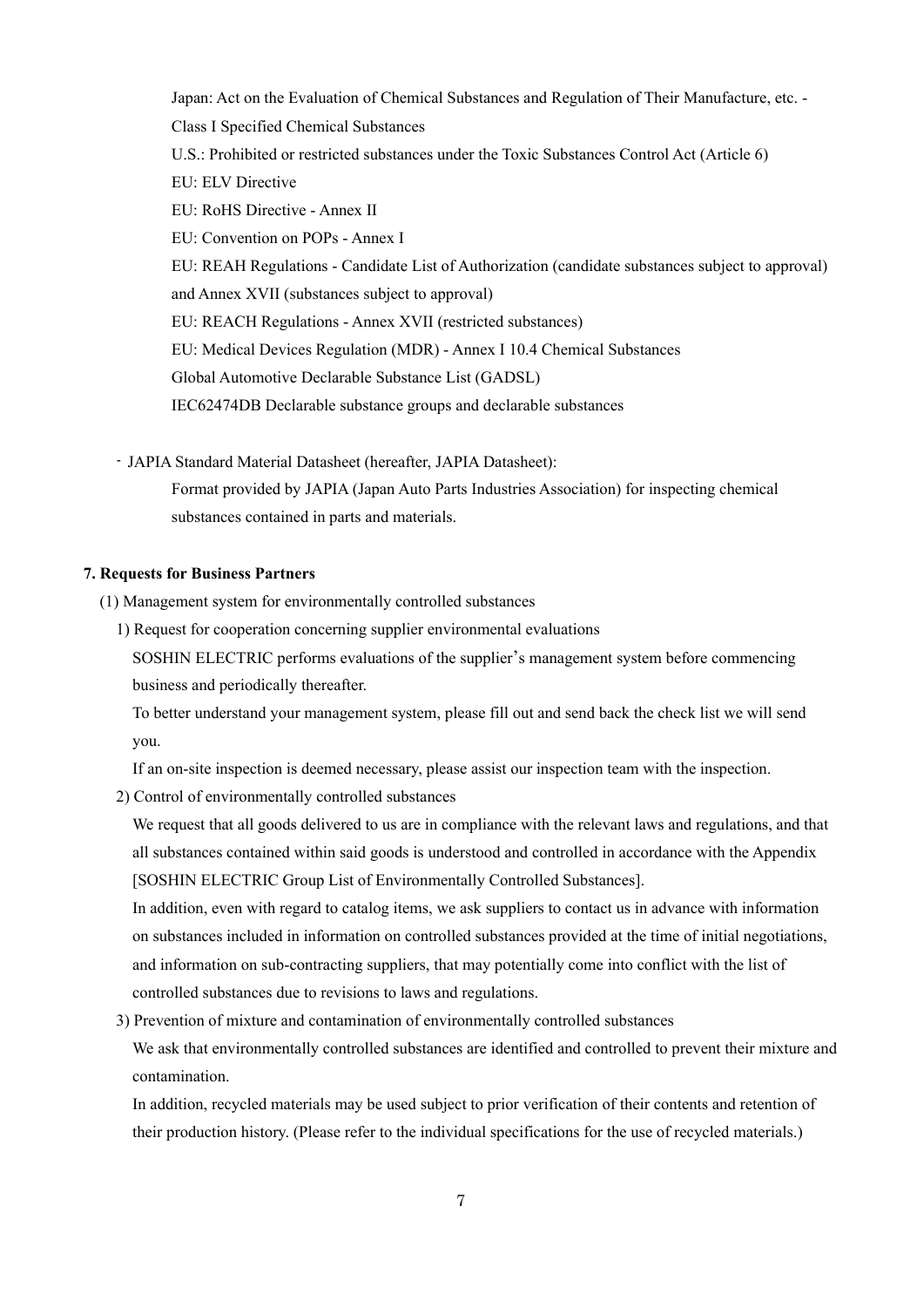4) Change control

Changes to goods delivered to SOSHIN ELECTRIC may only be applied based on a contractual agreement following the Company's approval of change proposals submitted to the Procurement Department.

(2) Control of suppliers and their sources (hereafter, second-tier suppliers)

We request that the requirements and information provided by SOSHIN ELECTRIC, including those in these Guidelines, are clearly communicated to second-tier suppliers, and that guidance and understanding of the management system in place at said second-tier suppliers is maintained.

(3) Activities to determine and reduce  $CO<sub>2</sub>$  emissions

The reduction of  $CO<sub>2</sub>$  emissions is now a pressing issue from the perspective of preventing global warming. We request that suppliers endeavor to maintain an understanding of, and reduce  $CO<sub>2</sub>$  emissions as part of their business activities. Suppliers may be requested to submit information concerning their progress in these efforts.

(4) Promotion of water risk management

In addition to water pollution and other pollution-prevention efforts, a broad range of water-related issues, including water shortages and flooding, have grown more serious in recent times, and there is increased demand for companies to take water risks into consideration.

We ask our suppliers to also make efforts to control water risks, and to provide information on the progress of said efforts should such a request be made.

(5) Biodiversity conservation initiatives

The importance of biodiversity is being increasingly stressed in recent time, and companies are also called upon to implement biodiversity preservation initiatives.

Suppliers may also be requested to submit information concerning their progress in these efforts.

(6) Contained chemical substances investigations

We ask for your cooperation in providing information on the contents of chemical substances as prescribed in the [SOSHIN ELECTRIC Group List of Environmentally Controlled Substances]. Please submit the requested survey documents as soon as possible.

\* You may be requested to analyze and examine individual items at the request of our clients.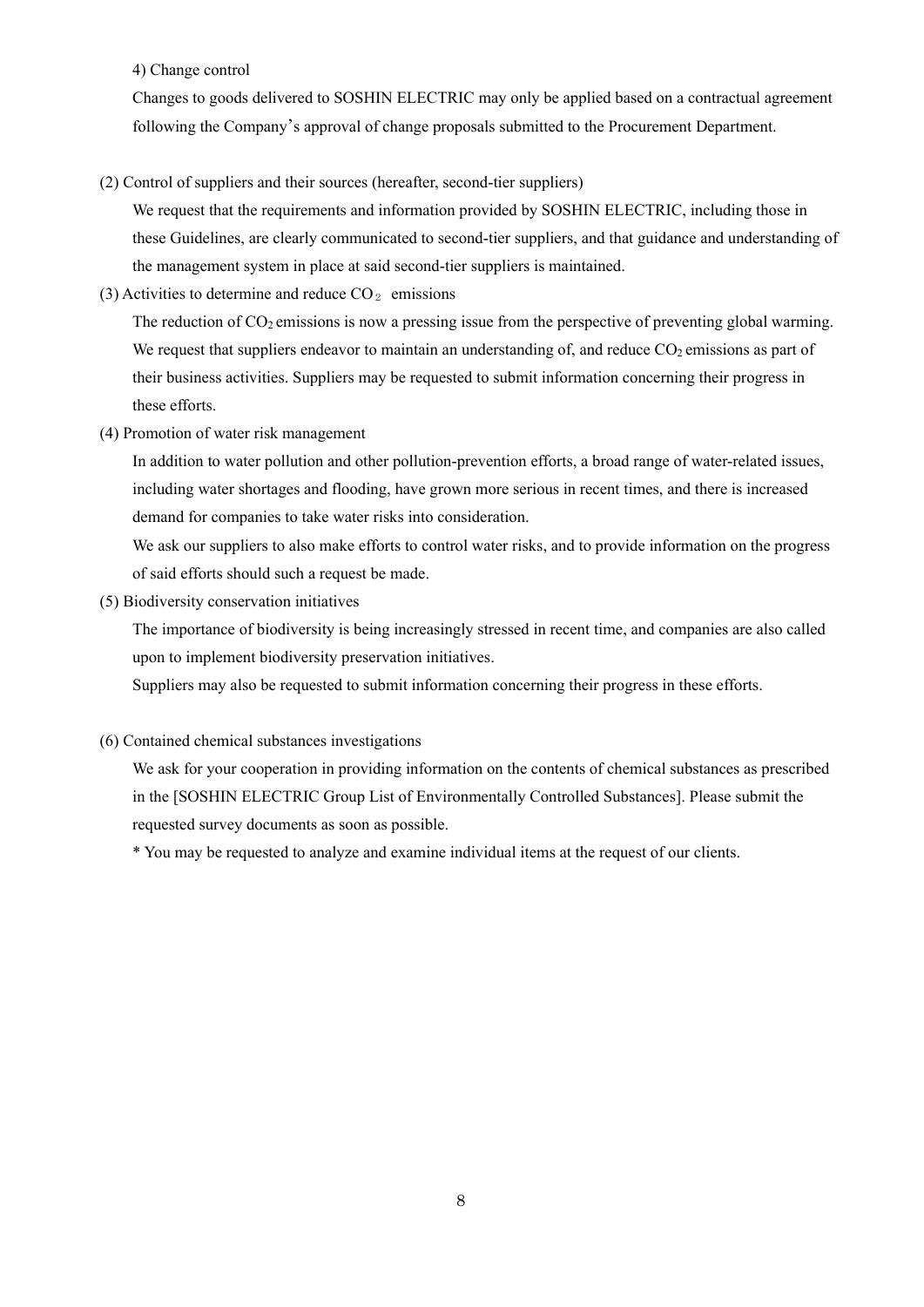# **Investigation documents**

# (1) Parts (articles)

| Submission<br>conditions                                                                                                                                                                                       | Classification                                                       | Document titles                                                                                                                                                                                                                                        | Standard /Management<br>body, etc.                                                                                                                                                      | Remarks                                                                                                                                                                                                                                              |
|----------------------------------------------------------------------------------------------------------------------------------------------------------------------------------------------------------------|----------------------------------------------------------------------|--------------------------------------------------------------------------------------------------------------------------------------------------------------------------------------------------------------------------------------------------------|-----------------------------------------------------------------------------------------------------------------------------------------------------------------------------------------|------------------------------------------------------------------------------------------------------------------------------------------------------------------------------------------------------------------------------------------------------|
| Initial<br>negotiations<br>Amendments to<br>laws and<br>regulations<br>Submission of<br>change proposals<br>When article is<br>supplied for the<br>first time in a<br>while (around<br>three years or<br>more) | Information on<br>controlled<br>substance content                    | chemSHERPA-AI                                                                                                                                                                                                                                          | <b>JAMP</b>                                                                                                                                                                             | The latest revision must be<br>complied with                                                                                                                                                                                                         |
|                                                                                                                                                                                                                | Analysis data of<br>substances<br>restricted or<br>prohibited by law | Highly accurate analysis<br>data specific to each<br>homogeneous material<br>location*<br>(Analysis report using<br>ICP analysis, GC-MS, or<br>other highly accurate<br>means of analysis: 10<br>substances prohibited<br>under the RoHS<br>Directive) | Reports must be issued<br>bv<br>ISO/IEC17025-certified<br>analysis laboratories<br>(general requirements<br>concerning the<br>competence of testing<br>and calibration<br>laboratories) | Analysis data of four heavy<br>metals (Pb, Cd, Hg, and<br>$Cr6+$ ) is sufficient for<br>ceramic products, and<br>metal products which do<br>not use bromine-based<br>flame retardants (PBBs,<br>PBDEs) and four<br>substances of phthalic<br>esters. |
| When requested<br>by SOSHIN<br><b>ELECTRIC</b>                                                                                                                                                                 | Information about<br>chemical<br>ingredients                         | <b>JAPIA</b>                                                                                                                                                                                                                                           | JAPIA datasheet                                                                                                                                                                         | The latest revision must be<br>complied with                                                                                                                                                                                                         |
|                                                                                                                                                                                                                | Letter of guarantee                                                  | Certificate for the non-use<br>of prohibited substances                                                                                                                                                                                                |                                                                                                                                                                                         | Format set by SOSHIN<br>ELECTRIC or the supplier                                                                                                                                                                                                     |

(2) Secondary materials used in products (substances, preparation)

| Submission<br>conditions                                                                                                                                                                                       | Classification                                                                           | Document titles                                                                                                                                                                                                                       | Standard<br>/Management<br>body, etc.  | Remarks                                                                                                                                                                                                                                                                                |
|----------------------------------------------------------------------------------------------------------------------------------------------------------------------------------------------------------------|------------------------------------------------------------------------------------------|---------------------------------------------------------------------------------------------------------------------------------------------------------------------------------------------------------------------------------------|----------------------------------------|----------------------------------------------------------------------------------------------------------------------------------------------------------------------------------------------------------------------------------------------------------------------------------------|
| Initial<br>negotiations<br>Amendments to<br>laws and<br>regulations<br>Submission of<br>change proposals<br>When article is<br>supplied for the<br>first time in a<br>while (around<br>three years or<br>more) | Information<br>concerning the<br>characteristics and<br>handling of<br>chemical products | <b>SDS</b>                                                                                                                                                                                                                            | JISZ<br>7253                           | The latest revision must be<br>complied with                                                                                                                                                                                                                                           |
|                                                                                                                                                                                                                | Information on<br>controlled substance<br>content                                        | chemSHERPA-CI                                                                                                                                                                                                                         | chemSHERPA-<br>controlled<br>substance | The latest revision must be<br>complied with<br>If chemSHERPA-CI cannot<br>be provided, report the<br>content of substances<br>specified as<br>chemSHERPA-controlled<br>substances.                                                                                                    |
|                                                                                                                                                                                                                | Analysis data of<br>substances restricted<br>or prohibited by law                        | High-precision analysis data<br>(Analysis report using ICP<br>analysis, GC-MS, or other<br>highly accurate means of<br>analysis: 10 substances<br>prohibited under the RoHS<br>Directive)                                             | $IEC62321$ etc                         | Reports must be issued by<br>ISO/IEC17025-certified<br>analysis laboratories (general<br>requirements concerning the<br>competence of testing and<br>calibration laboratories). A<br>copy of the IEC17025<br>certificate must be attached to<br>the high-precision analysis<br>report. |
|                                                                                                                                                                                                                | Letter of guarantee                                                                      | Letter of guarantee issued<br>when a certificate for the<br>non-use of prohibited<br>substances which, if<br>chemSHERPA-CI cannot be<br>provided, states that<br>chemSHERPA-controlled<br>substances are within<br>regulatory limits. | chemSHERPA-<br>controlled<br>substance |                                                                                                                                                                                                                                                                                        |